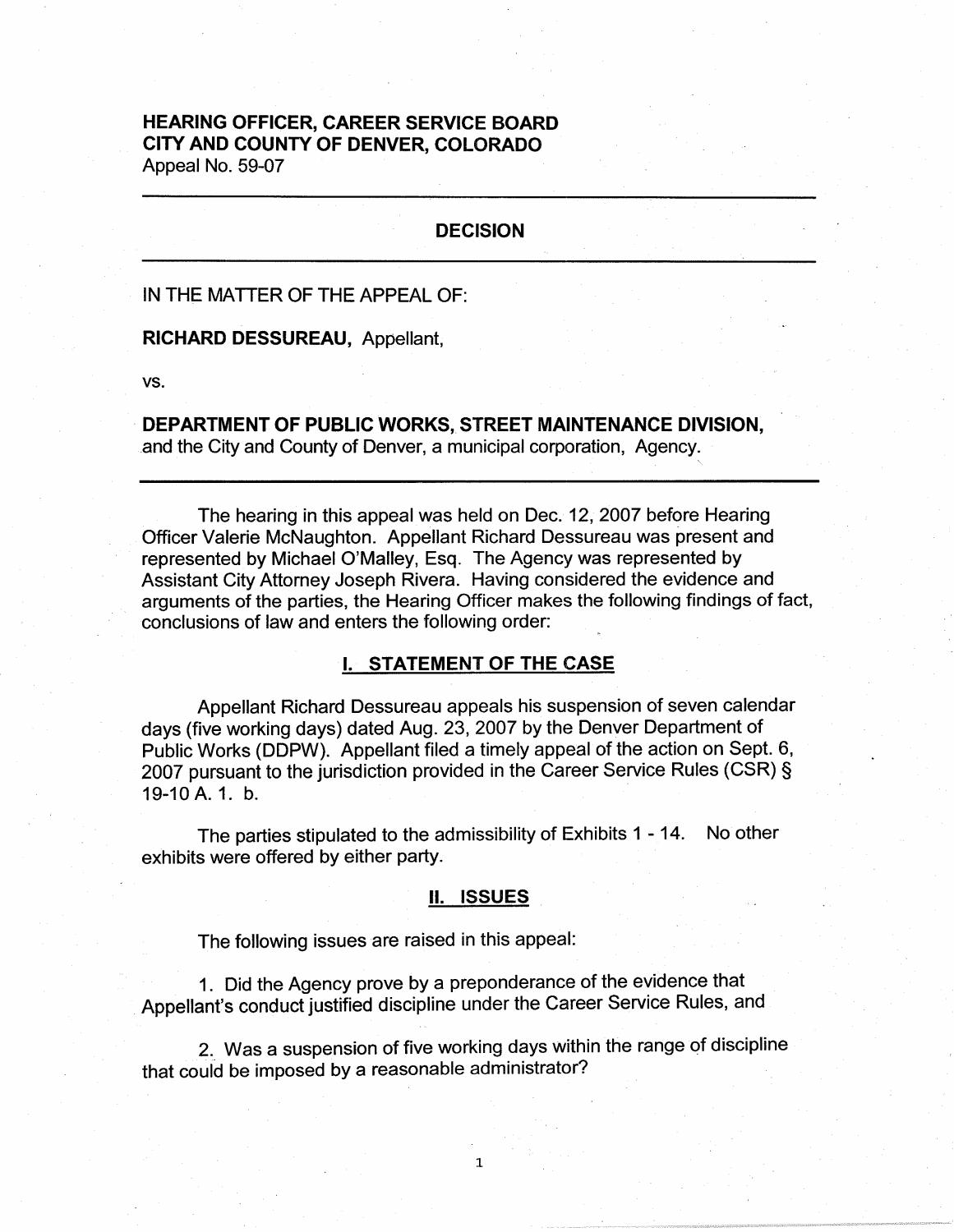#### Ill. **FINDINGS OF FACT**

Appellant Richard Dessureau has been employed by the City and County of Denver for eleven years, most currently in the Street Maintenance Paving Section as a Semi-Tractor Trailer Operator for the Department of Public Works.

At the 7 a.m. start of Appellant's shift on Monday, July 16, 2007, Paving Supervisor Wesley Cottrell had a Toolbox meeting with the Paving Section crew to discuss three performance topics: reporting to work on time, being in the right place during the work day to do the job, and returning to the parking lot no earlier than 15 minutes before the end of the shift. [Exh. 8, record of Toolbox meeting.] The second rule prohibited employees from being what was called "out of pocket": away from the location of their assignment. Those topics were emphasized because on the past Friday Mr. Cottrell saw an investigative reporter and cameraman from Channel 7 News in the parking lot interviewing employees. Mr. Cottrell knew from his thirty years as a supervisor with Public Works that reporters including Paula Woodward have filmed city workers who were not doing their jobs, and thereby generated negative publicity about Denver city workers.

At 1 p.m. that day, Appellant left the Roslyn plant in his assigned semitractor trailer with a full load of asphalt and debris on his way to the city landfill. A semi carrying a full load weighs 30,000 pounds. Shortly thereafter, Manager I Matthew Laumann observed a Public Works vehicle parked in the loading zone just south of the Target store located at 7930 East 49<sup>th</sup> Avenue in the Northfield Shopping Center. Mr. Laumann called Mr. Cottrell and asked him the name of the employee assigned to that vehicle. Mr. Cottrell informed him that Appellant was driving the semi. Six to eight minutes later, Mr. Cottrell reached Appellant on his cell phone. He asked Appellant where he was. Appellant hesitated for a second. Mr.Cottrell then added, "You're at Target. What are you doing there?" Appellant answered, "I had to go to the bathroom." Mr. Cottrell replied, "Bull. Get out of there and go back to work. I'll talk to you in the morning." [Testimony . of Mr. Laumann; Mr. Cottrell.]

Appellant was off work on sick leave for the next two days. When he returned on July 19<sup>th</sup>, Mr. Cottrell asked him what he was doing at Target. Appellant answered, "I messed up." Mr. Cottrell told him, "We just had this conversation." Appellant looked down and said, "I know." Mr. Cottrell testified that he believed Appellant was thereby admitting that he was shopping at Target and got caught. If Appellant had called him for permission to stop at Target to go to the bathroom, Mr. Cottrell testified he would have told him no unless it was an emergency. Employees are instructed that they need to call their supervisor if they need to stop anywhere while driving their vehicle. As a result of this conversation, Mr. Cottrell gave Appellant one half hour of unauthorized leave for July 16, 2007. [Testimony of Mr. Cottrell; Exh. 4-3.]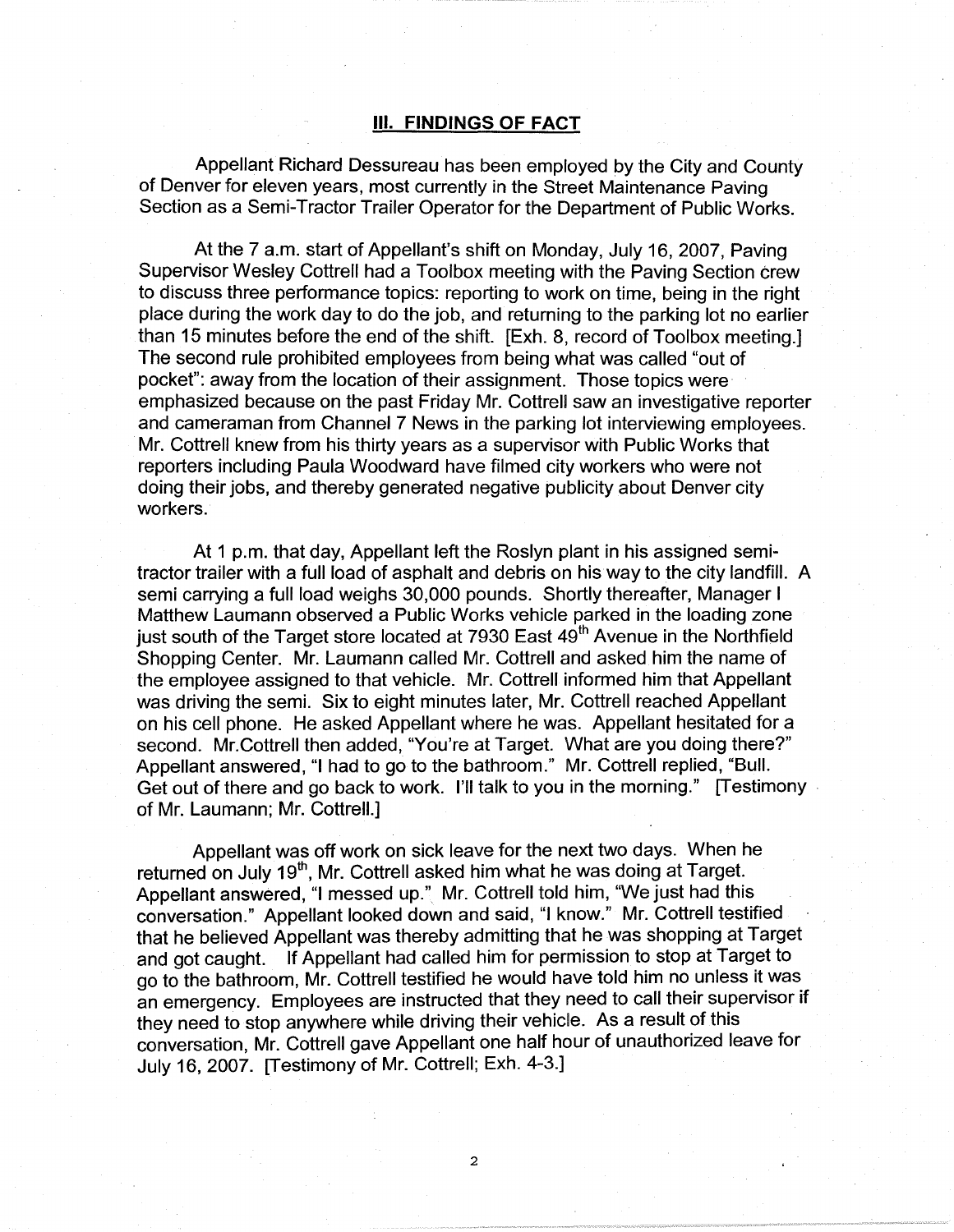Appellant was served with a predisciplinary letter on Aug. 14, 2007. [Exh. 3.] At the predisciplinary meeting, Appellant explained that he had a medical condition, and that he could not make it back to the Roslyn complex in time, because "when you gotta go, you gotta go." [Exh. 4-4.] Since Mr. Cottrell had already given him one half hour unauthorized leave based on his stop at Target, Appellant believed he had already been found guilty. Thereafter, the Agency issued the five working day suspension based on the July  $16<sup>th</sup>$  incident, considering also two previous three-day suspensions for accidents in 2002 and 2004. [Exh. 4.]

Appellant testified that shortly before one p.m. he pulled out of the Roslyn asphalt plant with a full load of waste, and headed south on Spruce Street on his way to the landfill. Just before he was to make a left turn onto  $49<sup>th</sup>$  Street, he felt an urgent need to use the bathroom. Appellant stated he has used various medication for his acid reflux disease for the past ten years. On this date, Appellant was taking Nexium, which sometimes causes him to have diarrhea. He decided to continue south and pull in to Target's loading zone for large trucks, since the passenger car lots on the north and east sides were not big enough to accommodate his semi-tractor trailer. Appellant parked the truck, ran into the customer door on the southeast side of Target, and located the bathrooms halfway down the east side of the store. Three or four minutes later, Appellant got a call from Mr. Cottrell, who asked him where he was. When Appellant told him he had to go to the bathroom, Mr. Cottrell told him, "I'm not buying that. Get back on your route. We'll talk later."

Appellant continued on his route, but was interrupted three more times that day by an urgent need to use a bathroom. Appellant was off work the next two days because of the diarrhea. When Mr. Cottrell asked him on his return what he was doing at Target, he told him, "I messed up. I told you the other day." Mr. Cottrell told him he was going to have to write him up. Appellant did not argue, since "I've known [Mr. Cottrell] eleven years. I've never won an argument with him." Appellant admitted at hearing that he did not call his supervisor before pulling into the Target, as he is required to do if he is making a stop. Appellant explained he was "on a run", and that getting permission would have taken him an extra few minutes he did not have, since Mr. Cottrell is not always available directly by phone. Appellant stated he did not return to the plant because that would have required him to turn the loaded truck around, and would have taken an extra two minutes. Appellant testified that he drove that route to the landfill four times a day for the last six or seven years, and needed to know the quickest access to a bathroom because of his occasional reaction to medication. He believed the Target store provided the quickest access to a public restroom given the size of his semi-tractor trailer.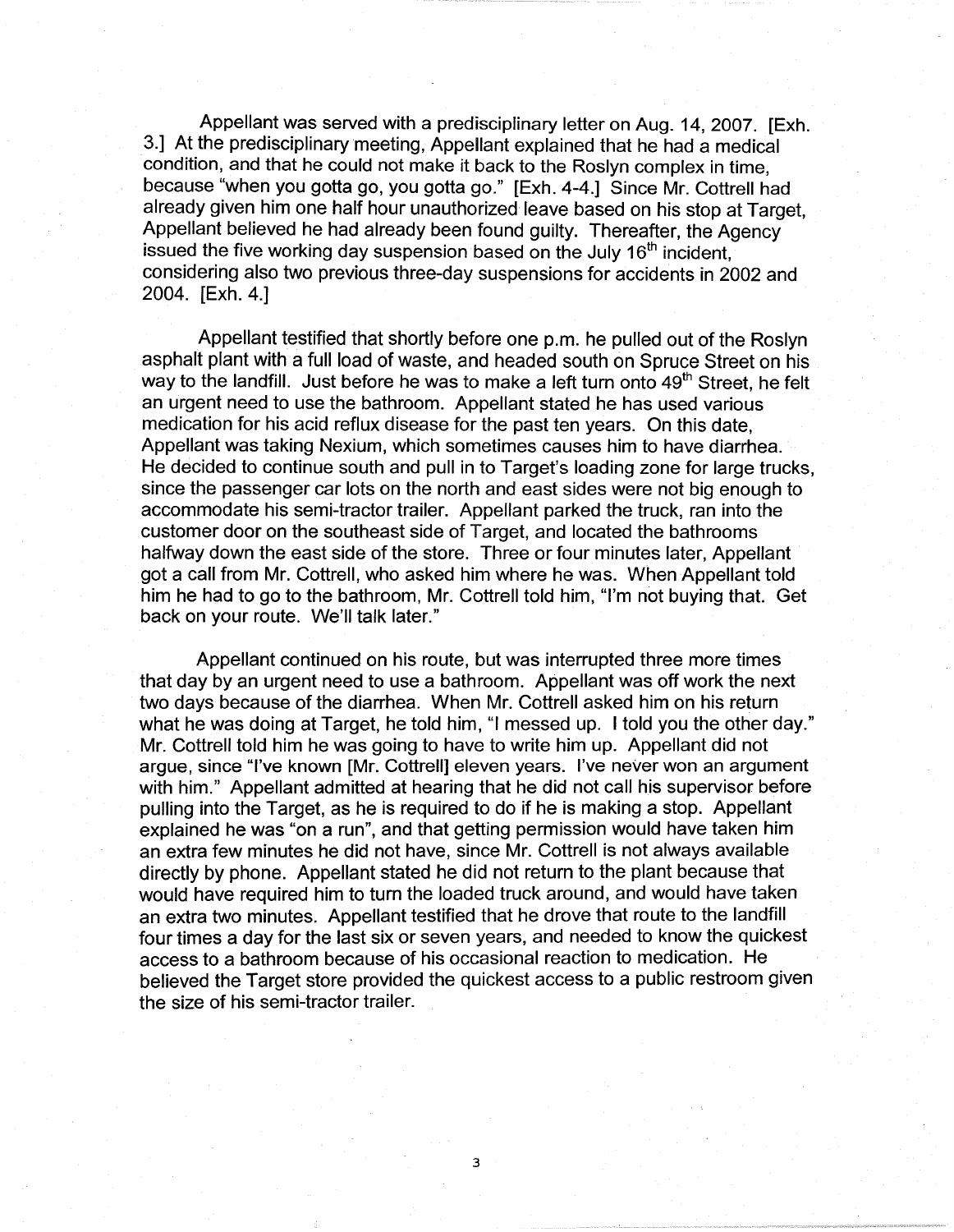## 1. Discipline under the Career Service Rules

In an appeal of a disciplinary action, the Agency has the burden to prove the action was taken in conformity with Rule 16 of the Career Service Rules, and that the degree of discipline was reasonably related to the seriousness of the offense, taking into consideration the employee's past record. CSR § 16-20.

#### 1.  $CSR$  § 16-60 A. Neglect of duty

Neglect of duty is proven by evidence that: 1) appellant had an important work duty; 2) appellant was heedless or unmindful of that duty; 3) no external cause prevented the appellant's performance of that duty; and 4) appellant's failure to execute his duty resulted in significant potential or actual harm. In re Martinez, CSA 30-06, 4-5 (10/3/06).

The Agency asserts that Appellant neglected his duty to proceed directly to the landfill and empty the contents of the semi. Appellant argues that he pulled off the route for less than ten minutes to handle a personal emergency caused by the sudden onset of diarrhea.

Appellant presented convincing and uncontradicted evidence that he experienced a real emergency while a few minutes from an accessible public restroom, and was prevented from getting his supervisor's permission to make the stop by the need to maneuver his semi-tractor trailer to a parking spot at the loading dock, and get to the restroom as quickly as possible.

In contrast, the Agency supported this allegation by its conclusion that it would have been quicker to return to the plant. That conclusion was not borne out by the evidence. The Agency's own exhibit shows that the plant was at least two minutes' drive for a much lighter Ford Escape from 50<sup>th</sup> and Trenton, the location where Appellant first realized he needed to find a bathroom. [Exh. 13.] Mr. Laumann, who created Exh. 13 based on his drive time in the Ford Escape, testified that he assumed the semi was already headed toward the plant from the Target location. Therefore, that two minutes must be increased by the time it would take the 30,000-pound semi to make a legal and safe u-turn.

Appellant clarified that he was headed away from the plant, and the road configurations restricted his ability to make a left or u-turn. In fact, Appellant never considered returning to the plant based on his knowledge of the surrounding roads and available public restrooms. Appellant's testimony is the most convincing based on his years of experience driving the semi on that route.

As to the amount of time Appellant spent at Target, the Agency's only direct witness on this issue was Mr. Laumann, who stated he stayed at the semi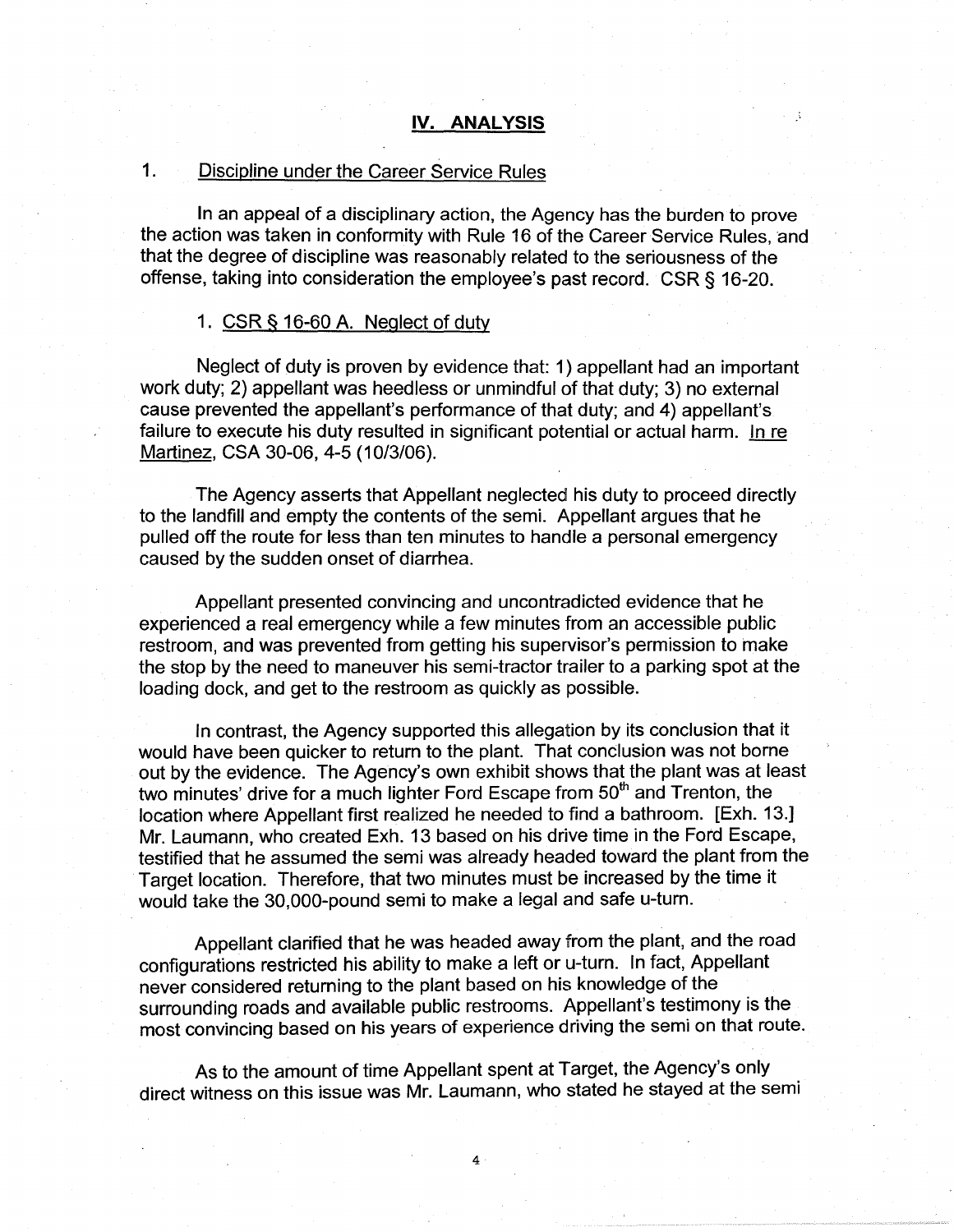only long enough to get the identification number and call Mr. Cottrell to report the incident. That evidence is not inconsistent with Appellant's testimony that he was in the Target store less than ten minutes

At hearing, Agency Director of Street Maintenance Kelly Duffy testified that she did not press Appellant for details of his claimed medical condition at the pre-disciplinary meeting because she believed she could not legally do so under the Federal Medical Leave Act (FMLA). Without that further inquiry, the Agency concluded that Appellant neglected his duties by stopping at Target.

The federal Family and Medical Leave Act (FMLA) prohibits an employer from interfering with an employee's right to apply for leave under the Act, or retaliating against an employer for the exercise of those rights. 29 U.S.C.S. § 2615(a). The Act requires an employer to examine the certification of a health care provider in order to determine. whether the leave should be granted. FMLA, § 2613. In any event, Appellant did not file an FMLA request, but merely raised a medical issue as the justification for his detour to a public restroom during work hours. Whether the Agency's belief that it was restricted from further medical inquiry was reasonable or unreasonable, it does not support its finding of neglect when the evidence in the de novo hearing supports a different finding.

The evidence indicates that the Agency took the disciplinary action because an investigative reporter had been seen interviewing employees in the parking lot three days earlier. Mr. Laumann and Mr. Cottrell emphasized that the sight of a city vehicle parked at a Target let them to believe the employee driver must have been shopping. Those witnesses believed that the Agency would suffer adverse media publicity if a reporter spotted the semi in the store parking lot. The Agency also suspected that Appellant chose the south loading zone instead of the other lots in order to avoid detection from Agency vehicles coming from the north.

Appellant testified credibly about the circumstances he faced in making the unauthorized stop. He admitted he did not call his supervisor to get permission, as required by policy, and said Mr. Cottrell would have granted that permission if he had. Appellant stated that Mr. Cottrell is a good supervisor, but that he "never wins an argument" with him, and so he did not make another attempt to convince him he was telling the truth. Appellant said he chose both the Target restroom and the loading dock based on his location at the time of the emergency, and the ease and speed of access. There was no more detailed evidence rebutting Appellant's choice of options to handle his personal emergency.

Mr. Cottrell's forcible demeanor on the stand was consistent with Appellant's evidence. Mr. Cottrell testified he would have refused Appellant permission to use the Target restroom unless Appellant also told him it was an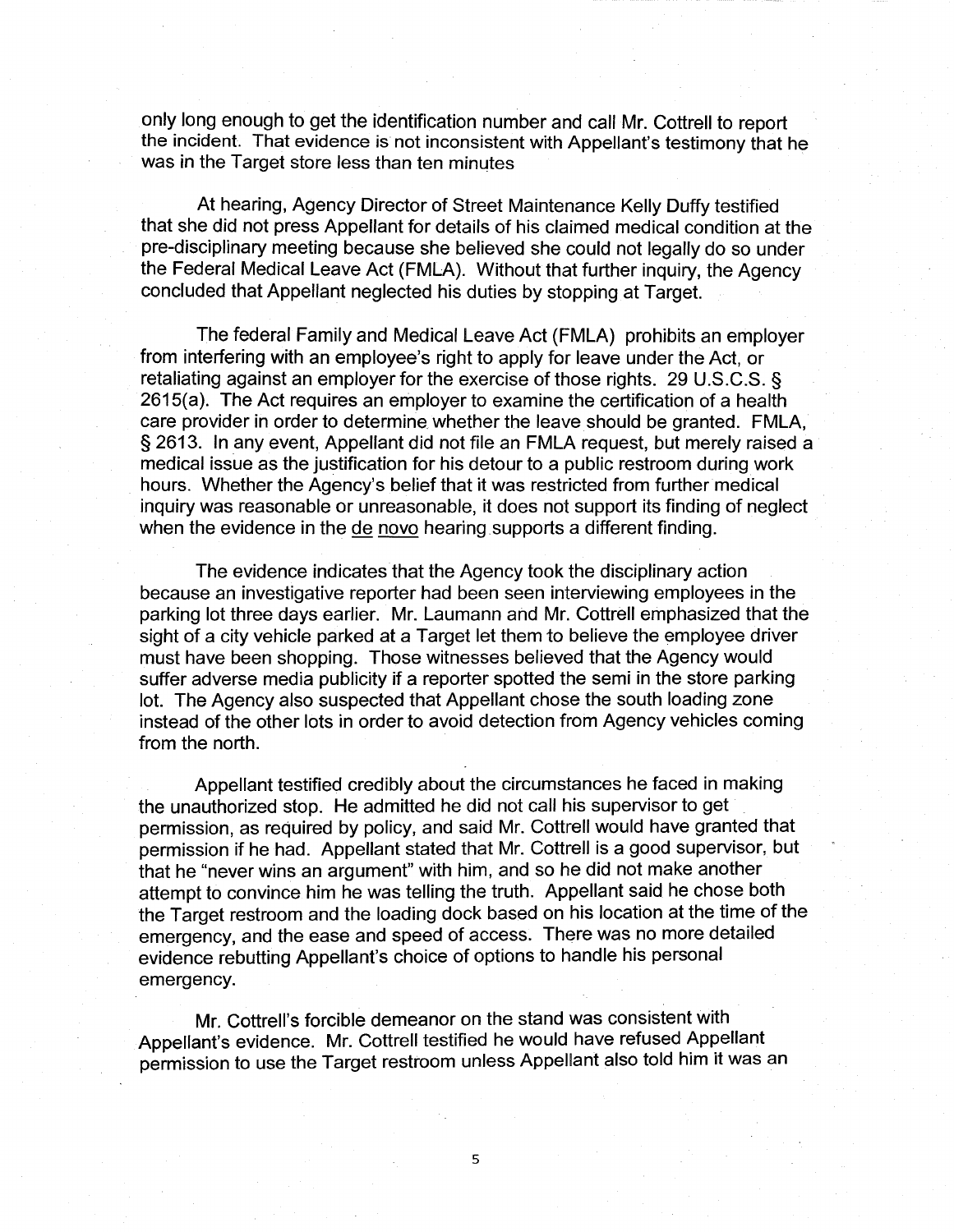emergency. This illustrates an excessively rigid control of his employees' work hours, without evidence that Appellant had abused restroom breaks in the past.

The Agency failed to establish by a preponderance of the evidence that Appellant's stop at Target to use the restroom was heedless of his work duties, or that Appellant's actions resulted in any harm to the Agency. As a result, it is found that Appellant did not neglect his duties in violation of CSR § 16-60 A.

### 2. CSR § 16-60 D. Unauthorized operation of a city vehicle

In order to establish a violation of this rule, the Agency is required to prove that Appellant used a city vehicle for a purpose not intended by his assignment to that vehicle. See In re Oliver, CSA 28-02, 21 (10/17/02).

The Agency presented evidence that Appellant parked his semi-tractor trailer at a Target store during his work hours, and that it did not believe Appellant's explanation that he was using the store's restroom. The Agency failed to present any evidence that it is an abuse of a vehicle for an employee who drives for the City and County of Denver to use that vehicle during the work day to stop for a restroom break. Appellant presented convincing evidence that his explanation was true. Therefore, the Agency failed to establish that Appellant misused his vehicle in violation of this rule.

### 3. CSR § 16-60 E. Dishonesty

Dishonesty is a knowing communication by an employee of a false statement within the employment relationship. In re Davis, CSA 46-06, 7 (6/8/07); In re Roberts, CSA 179-04, 4 (6/29/05).

The Agency asserts that Appellant admitted he lied to his supervisor about needing to go to the bathroom. In support, it offered the testimony of Mr. Cottrell that Appellant told him he "messed up." Mr. Cottrell stated he believed that Appellant was thereby admitting that he was "out of pocket" at Target, in violation of the rule stated at that morning's Toolbox meeting.

Appellant testified that he meant by that only that he failed to call his supervisor before pulling off the road. In mitigation of that failure, he testified that he was facing an emergency and did not have the extra few minutes he would have needed to reach his supervisor and get permission. Appellant also stated that he usually complied with that policy, and was never disciplined for a violation of the policy.

Further, Appellant testified that his many years of working with Mr. Cottrell have taught him that he is not responsive to explanations if he has already decided the matter. Mr. Cottrell's abrupt comment, "Bull", to his original statement, and his later comment, "I'm not buying that", convinced Appellant that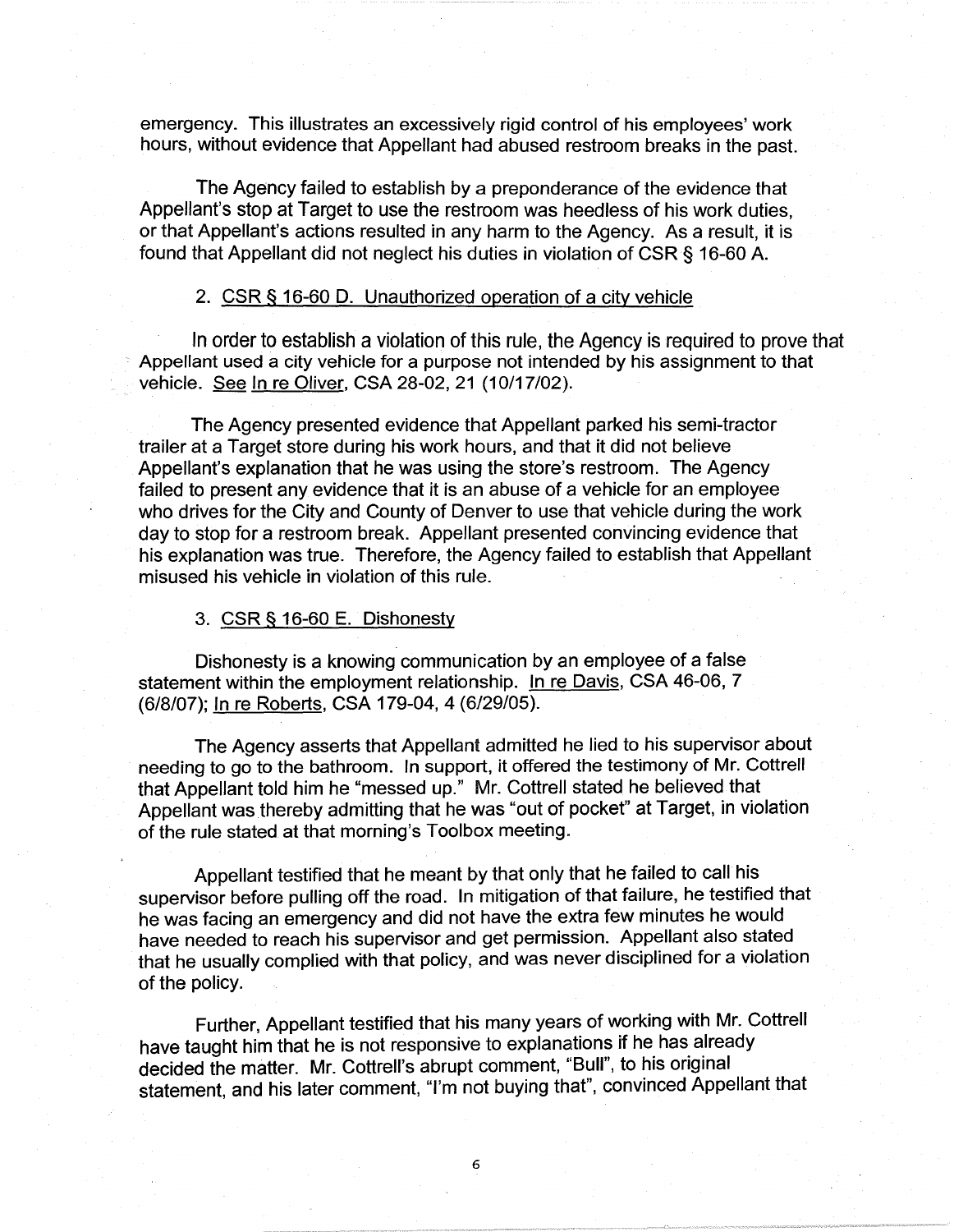Mr. Cottrell would not be swayed to now accept his explanation. Under the circumstances, Appellant's decision to admit "messing up" and remain otherwise quiet was not unreasonable, and did not prove he admitted lying about having to use the restroom. Appellant's actions in looking down and not further arguing the matter could just as easily have been embarrassment about his diarrhea, rather than an acknowledgement of deception.

The Agency concluded that Appellant was not telling the truth after it decided not to ask for details about the medical emergency Appellant mentioned at the pre-disciplinary meeting. The Agency presented no proof that Appellant left the Target store with purchases, or that his actions were otherwise inconsistent with his credible explanation. The evidence indicates rather that the Agency's actions against Appellant were taken based upon its managers' concern of possible adverse media coverage by an investigative reporter. Therefore, I find that the Agency failed to prove Appellant was dishonest in violation of CSR § 16-60 E.

## 4. CSR § 16-60 J. Failure to comply with an order of supervisor

A violation of this rule is established by proof that the Agency communicated a reasonable rule to appellant, and that he continued to violate it under circumstances demonstrating willfulness. In re Diaz, CSA 13-06, 4 (5/31/06); In re Conway, CSA 40-05, 3 (8/17/05).

Here, the Agency claims that Appellant was ordered not to make unauthorized stops from his route the very morning of the violation. The rule prohibiting stops is only reasonable if it includes an exception for emergency situations, including the type of symptoms suffered by Appellant. I find that Appellant's stop was a legitimate emergency for which Appellant had no opportunity to request permission. Thus, the Agency failed to establish that Appellant intentionally failed to comply with his supervisor's order in violation of the rule.

## 5. CSR § 16-60 K. Failure to meet established standards of performance

This rule requires proof that Appellant failed to meet a performance standard connected to his job. In re Owoeye, CSA 11-05, 5 (6/10/05). Such standards may be set forth in a performance evaluation, classification description, or in an agency or division's policy and procedures. In re Routa, CSA 123-04, 3 (1/27/05).

The Agency cites the Agency's leave policy and three standards from Appellant's performance evaluation: 1) contributes to maintaining the integrity of the organization, 2) reports absences, and 3) maintains work hours. [Exh. 4, pp. 1-2.] The Agency proved that Appellant made a stop while on duty on July 16, 2007. The evidence established that the stop consumed about ten minutes, and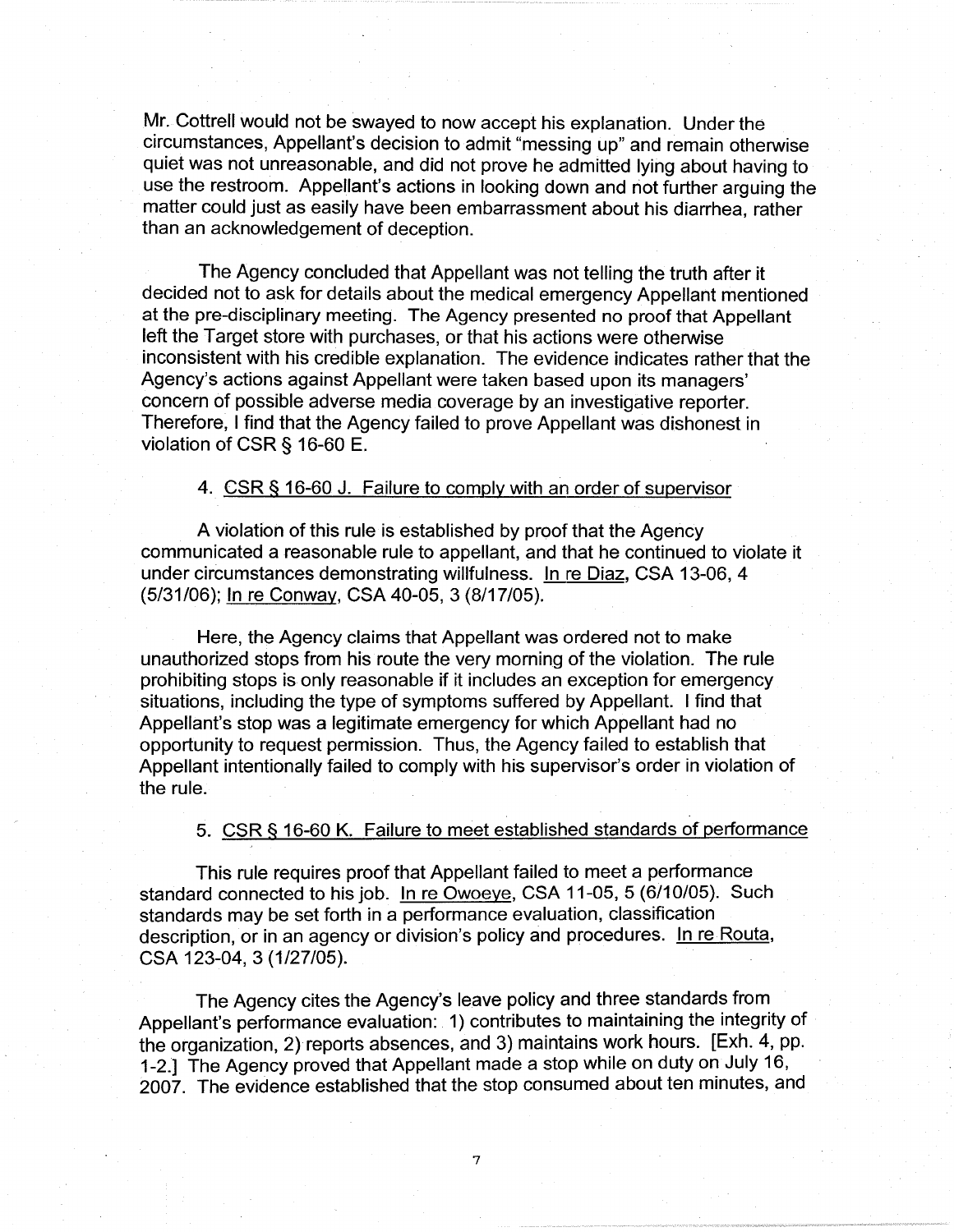was made for the purpose of using a public facility because of the sudden onset of diarrhea.

The Agency failed to present any evidence that Appellant's conduct affected the integrity of the organization. Likewise, the Agency did not prove it requires its drivers to report an absence or request leave for the time needed out of vehicle to use a public bathroom facility. Finally, the Agency presented no evidence that Appellant failed to maintain his work hours on that day. Therefore, the Agency did not establish that Appellant failed to meet the identified standards of performance.

## 6. CSR § 16-60 S. Unauthorized absence

This rule is violated by an absence that is unauthorized under either departmental or Career Service Rule. In re Garcia, CSA 123-05, 4 (2/27/06).

Here, the Agency charged Appellant with a half hour unauthorized leave based on Appellant's stop at Target. The Agency presented no evidence that Appellant was at Target for a half hour. Further, Mr. Cottrell based that action on his belief that Appellant parked at Target to shop rather than use the restroom. The totality of the evidence does not support that belief, and I have found that Appellant stopped at Target for ten minutes out of personal necessity. Moreover, the Agency imposed the unauthorized leave as punishment for the time at Target. A rules violation must be based directly on the voluntary actions of the employee, and not on a management decision of the Agency. Therefore, the fact that the Agency imposed unauthorized leave does not settle the matter.

The issue then becomes whether Appellant's stop at Target violated a departmental or Career Service Rule. The Agency has not cited any portion of Rule 11 in support of its contention that the ten-minute absence was unauthorized. In addition, the rule announced at the Toolbox meeting was "being in right place, doing your job." [Exh. 8.] There is no evidence from which I could conclude that the rule prohibits employees from responding to a personal emergency arising from a medical condition, or that Appellant did not otherwise perform his job on that date.

Therefore, the Agency has failed to establish that Appellant's actions constituted an unauthorized absence under CSR § 16-60 S.

# 7. CSR§ 16-60 Y. Conduct violating Career Service Rule 15-5

Finally, the Agency asserts that Appellant's conduct failed to reflect credit on Career Service and the City and County of Denver, in violation of CSR § 15-5. The Agency argues that if the presence of Appellant's city truck in a Target parking lot was publicly reported, it would harm the City's reputation, give increased ammunition to those seeking to privatize the Agency's asphalt repairs,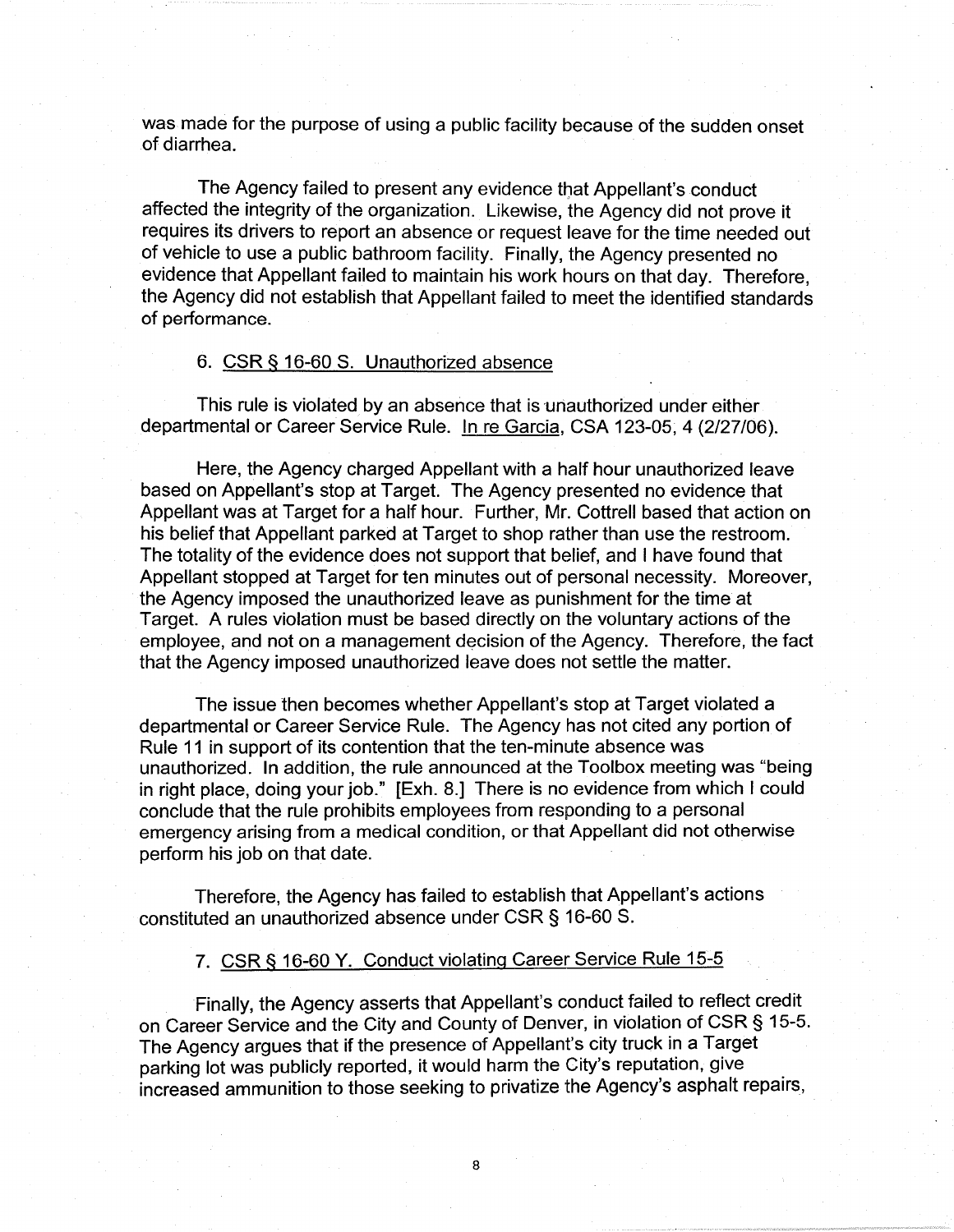and raise concerns about the productivity of employees.

Other decisions of the Career Service Hearing Office under the predecessor rule to § 15-5 have concluded that it is a statement of broad policy rather than a disciplinary rule. In re Stockton, CSA 159-02, 14 (12/03/02), cited with approval in In re Martinez, CSA 69-05, 9 (1/4/06) (decided under former of the §15-10). In any event, the Agency presented no evidence that Appellant's stop at Target was noted by any member of the public, or resulted in any harm to the reputation of the City or the Agency. Therefore, the Agency failed to prove that Appellant violated CSR§ 15-5.

## 2. Penalty

The Agency failed to establish that Appellant violated any Career Service disciplinary rule as a result of the actions alleged in the disciplinary letter. Therefore, the five working day suspension imposed on Aug. 23, 2007 must be reversed.

In addition, the Agency imposed a half hour of unauthorized leave for July 16, 2007. Mr. Cottrell testified that he took this action in addition to the disciplinary letter.

Mr. O'Malley: Has he received any discipline for these so-called out of pockets in the past?

Mr. Cottrell: He received a letter, and he was docked an hour and a half.

Q. He was docked this time, too, right?

A: Yeah.

Q: Who docked him, you did?

A: Yeah.

Q: Was that before or after he received any other discipline?

9

A. That was before.

Q: When you docked him, did you talk to Ms. Duffy?

A. No, I didn't.

[Record of hearing, Dec. 12, 2007, 12:59 p.m.]